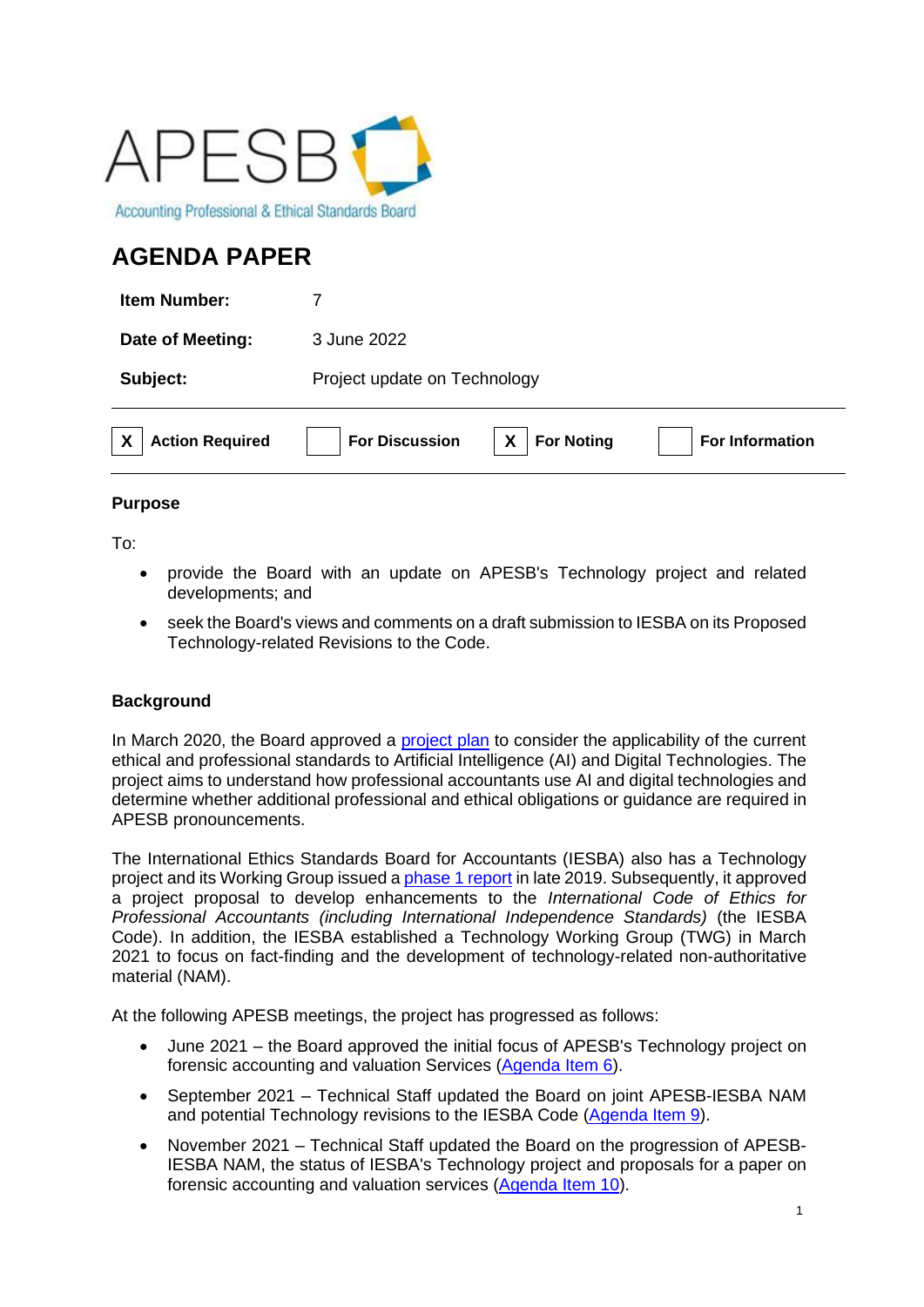• March 2022 – Technical Staff updated the Board on the progression of APESB-IESBA NAM, IESBA's Proposed Technology-related Revisions to the IESBA Code, and the IESBA's TWG and Technology Advisory Group [\(Agenda Item 6\)](https://apesb.org.au/wp-content/uploads/2022/03/Agenda_Item_6_Project_Update_on_Technology.pdf).

## **Technology Project progress update**

Since the March 2022 Board Meeting, Technical Staff have focused on data gathering and developing a submission to IESBA, as summarised below.

#### IESBA Proposed Technology-related Revisions to the Code

At the November-December 2021 IESBA meeting, the Board approved an Exposure Draft on *[Proposed Technology-related Revisions to the Code,](https://www.ethicsboard.org/publications/proposed-technology-related-revisions-code)* which was released on 18 February 2022 (Technology ED). Technical Staff provided a summary of the changes to the Board in March 2022 [\(Agenda Item 6\(a\)\)](https://apesb.org.au/wp-content/uploads/2022/03/Agenda_Item_6_a_Summary_of_Proposed_Technology_related_Revisions_to_IESBA_Code.pdf).

APESB held a Roundtable event with Australian stakeholders from national standard setters, professional accounting bodies, firms and regulators on 9 May 2022 to discuss the Technology ED and obtain feedback to inform APESB's submission.

APESB's presentation to the Roundtable on the Technology ED summarised the proposals (Agenda Item 7(a)). The key matters raised by stakeholders were:

- The material on 'complex circumstances' is quite theoretical, and practical examples are required of complex circumstances and the related consequences when performing a professional activity.
- More clarity is required on what is considered 'the bar' of professional competency and due care in relation to technology. For example, it was presumed that not all accountants need to be technology experts, but clarity is required on whether Members can delegate to others within a firm/organisation with the relevant expertise. Again, stakeholders believed this could be addressed with examples and case studies.
- Whilst it was understood that the proposed guidance was aiming to be 'technology agnostic' this resulted in it being broad and challenging to apply.
- The meaning of "*whether the technology incorporates expertise or judgements of the accountant/employing organisation/firm*" in proposed paragraphs 200.6 A2 and 300.6 A2 requires clarity as different stakeholders interpreted this differently.
- There is some level of alignment between the factors to consider whether reliance on technology is reasonable or appropriate (proposed paragraphs 220.7 A2 and 320.10 A2) with ASQM 1. Stakeholders suggested that non-authoritative material would be helpful in how to apply the factors.
- Changes to Section 520 *Business Relationships* appear to be 'piecemeal'. Perhaps a more holistic review of this Section is required, and the examples added would not even be considered by firms in practice.
- The most substantive matters raised related to IT Systems Services that assume management responsibility:
	- o Hosting (directly or indirectly) an audit client's data stakeholders were concerned that this does not recognise that nearly all information is now hosted in the cloud, the proposal is too broad, and it is important to distinguish the nature of the data and the hosting service provided.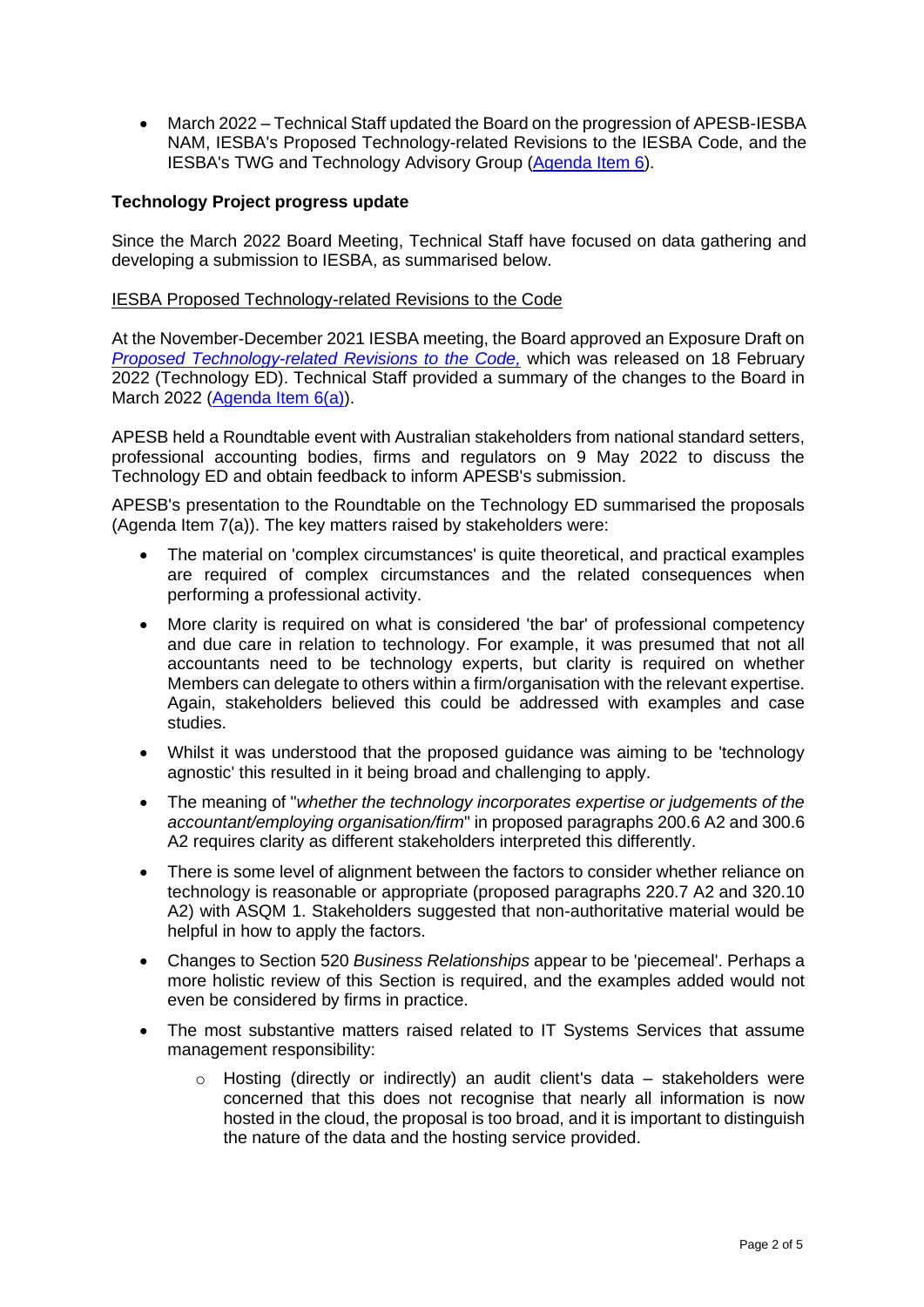- $\circ$  Operating an audit client's network security, business continuity or disaster recovery – stakeholders felt this was narrow and questioned why these specific services were chosen.
- Stakeholders expressed the view that the IESBA should also highlight the benefits of Technology rather than just focusing on problems.

Technical Staff have developed a draft submission to the IESBA on the proposed revisions and seek the Board's observations, review and editorial comments (Agenda Item 7(b)). The key recommendations in the draft submission for the IESBA's consideration are:

- Provide greater clarity on the meaning of the wording "*Whether the technology incorporates expertise or judgements of the accountant or the employing organisation/firm"* in proposed paragraphs 200.6 A2 and 300.6 A2 and similar wording used in proposed paragraph 601.5 A2.
- Increase guidance on the level of technological competence required by accountants to understand the outputs of Technology, either through additional material in the IESBA Code or examples and case studies in non-authoritative material after the standard is finalised.
- Including an additional potential mitigating factor for the proposed paragraph 120.13 A3 to document the uncertain elements, multiple variables and assumptions and how they are interconnected or interdependent.
- Develop additional guidance or non-authoritative material after the standard is finalised on the operation of proposed paragraphs 120.13 A1 to A3, how technology creates complex circumstances, and the consequences if it is complex.
- Undertake a more holistic review of Part 4B to determine whether it is fit for purpose to determine the independence requirements for Environmental, Social and Governance (ESG) disclosures.

Submissions on the Technology ED are due by 20 June 2022.

#### IESBA's Technology Working Group and Technology Expert's Group

IESBA received an [update](https://www.ifac.org/system/files/meetings/files/Agenda-Item-3-Technology-Fact-Finding-and-Thought-Leadership-Update.pdf) at its March 2022 meeting on the TWG's fact-finding activities and targeted outreach, technology-related resource development, and the IESBA Technology Experts Group (TEG) (formerly referred to as Technology Advisory Group).

The TEG members were [announced](https://www.ethicsboard.org/news-events/2022-03/iesba-technology-experts-group-members-appointed-0) on 16 March 2022. The TEG consists of technology experts to function as a sounding board to support and provide input to help inform the TWG's fact-finding work and deliverables. As noted at the March 2022 APESB meeting, Jon Reid, APESB Senior Technical Manager, was nominated to support the operation of the TEG and was subsequently appointed as technical staff support for the group.

The TEG's first meeting was held in April 2022 and focussed on the TWG's briefing paper and provided input on the key themes identified by the TWG's fact-finding to date.

The joint APESB-IESBA NAM on auditor independence is now scheduled to be released in Q3 2022.

The TWG will provide a further update at the June 2022 IESBA meeting, including the TWG's preliminary draft fact-finding report. APESB Technical Staff will continue to monitor developments and update the Board accordingly.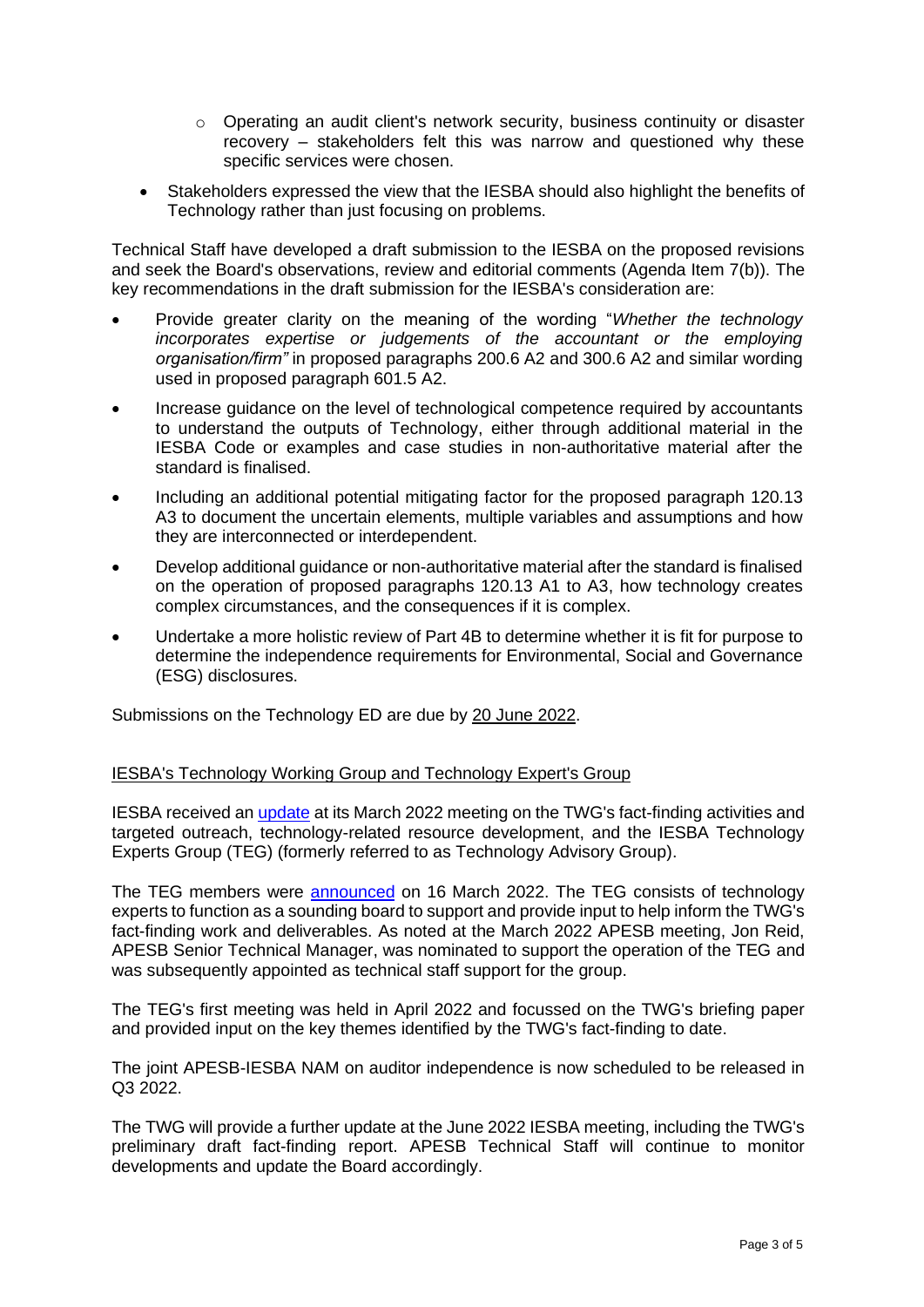## Technical Staff Paper on Forensic Accounting and Valuation Services

A key outcome of APESB's Technology project will be determining the impact of AI and digital technologies on APES 225 *Valuation Services* (APES 225) and APES 215 *Forensic Accounting Services* (APES 215), which the Technology ED will also influence.

Technical Staff have commenced desk-top research into the types of technologies utilised in forensic accounting and valuation services and how such technology may impact those services, including from an ethical perspective. Technical Staff also propose to develop a survey covering such topics to obtain feedback from the members of the Valuation and Forensic Accounting Taskforces.

Technical Staff will prepare a preliminary report on the findings of the above in the second half of 2022, followed by a final paper in the first half of 2023.

#### **Small and Medium Practices (SMPs)**

Technical Staff note that due to potential resource constraints or reduced access to internal technological expertise within SMPs, Members in Public Practice in such firms may find it more challenging to address the material in the IESBA's Technology ED. For example, this could impact the considerations relevant in identifying threats when relying on technology outputs and the factors to consider on whether relying on such outputs is appropriate. Accordingly, Technical Staff have included a General Comment in this regard within the draft submission to IESBA for the Board's consideration.

No other issues specific to SMPS are noted at this stage in respect of the APESB's Technology Project, but this will continue to be monitored and considered as the project progresses.

#### **Way forward**

The proposed way forward for this project is for APESB Technical Staff to:

- subject to the Board's observations, review and editorial comments, make a submission to IESBA on the Technology ED by 20 June 2022;
- continue to collaborate with the TWG on the development and publication of the joint APESB-IESBA NAM in Q3 of 2022;
- continue to provide technical staff support to the TEG as required; and
- continue desk-top research, conduct stakeholder engagement on the impact of technologies on APES 225 and APES 215, and prepare a preliminary paper in the second half of 2022 and a final report in the first half of 2023.

## **Staff Recommendation**

The Board:

- note the progress on APESB's Technology project; and
- provide the Board's observations, review, and editorial comments regarding APESB's draft submission to IESBA on the Technology ED.